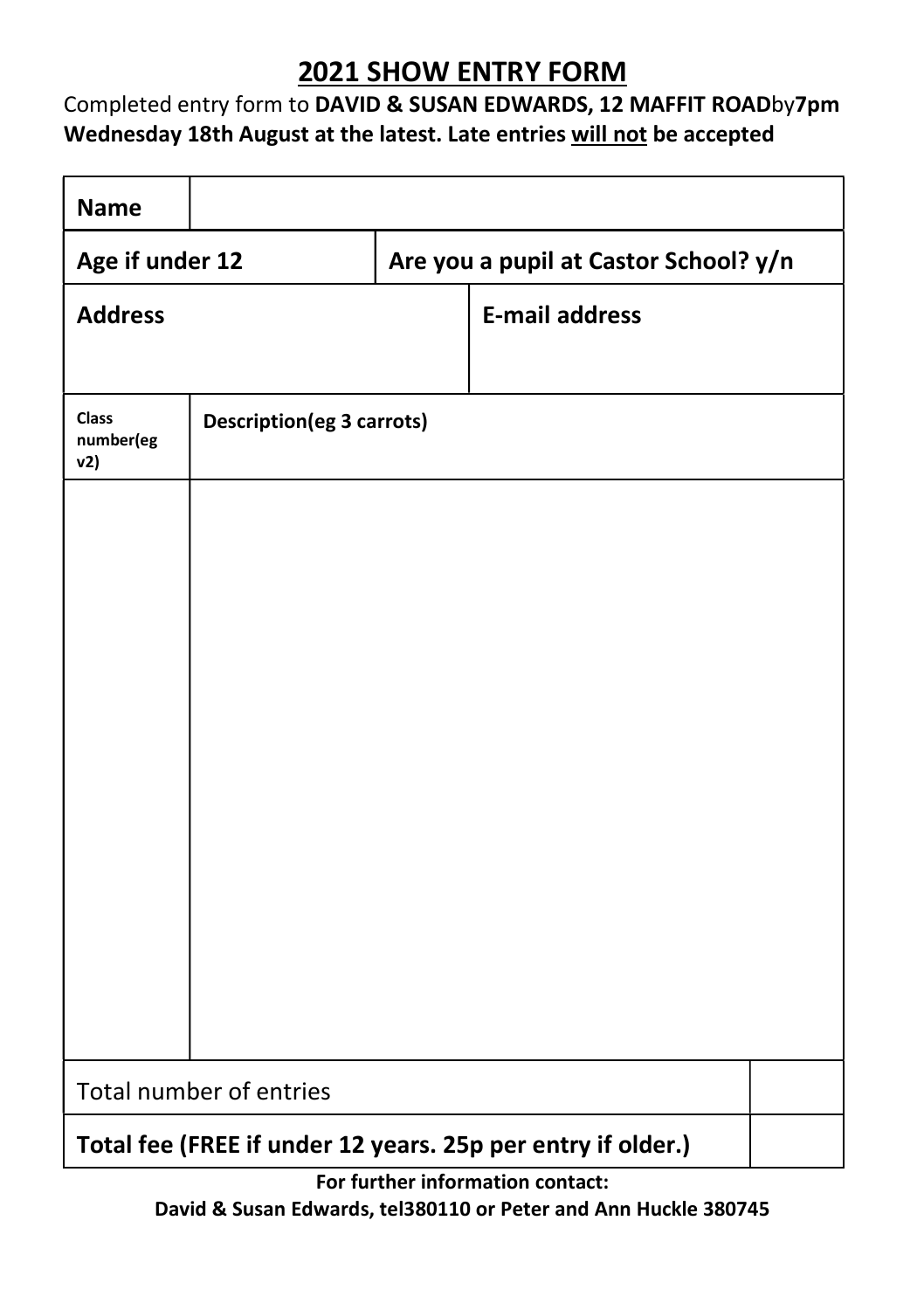# CASTOR, AILSWORTH & DISTRICT GARDENERS' **SOCIETY SHOW**

# Saturday 21stAugust 2021 St Kyneburgha Church, Castor

### REFRESHMENTS AVAILABLE



Someof the vegetableexhibits from a previous show

### Timetable

Closing date for all entry forms7pm, 18th August Entriesto be displayed in Church 8.30-10.30am21stAugust Exhibitors are not allowed in the church after 10.30am Judging 11am to 2pm SHOWOPENS TO THE PUBLIC 2.30 to 5.00pm Prize giving the state of the Superstanding the S.30pm Exhibits must be removed by 6.30pm

> Admission to the Show£1, FREE for juniors Exhibits 25p, FREE for juniors No additional entries allowed on the day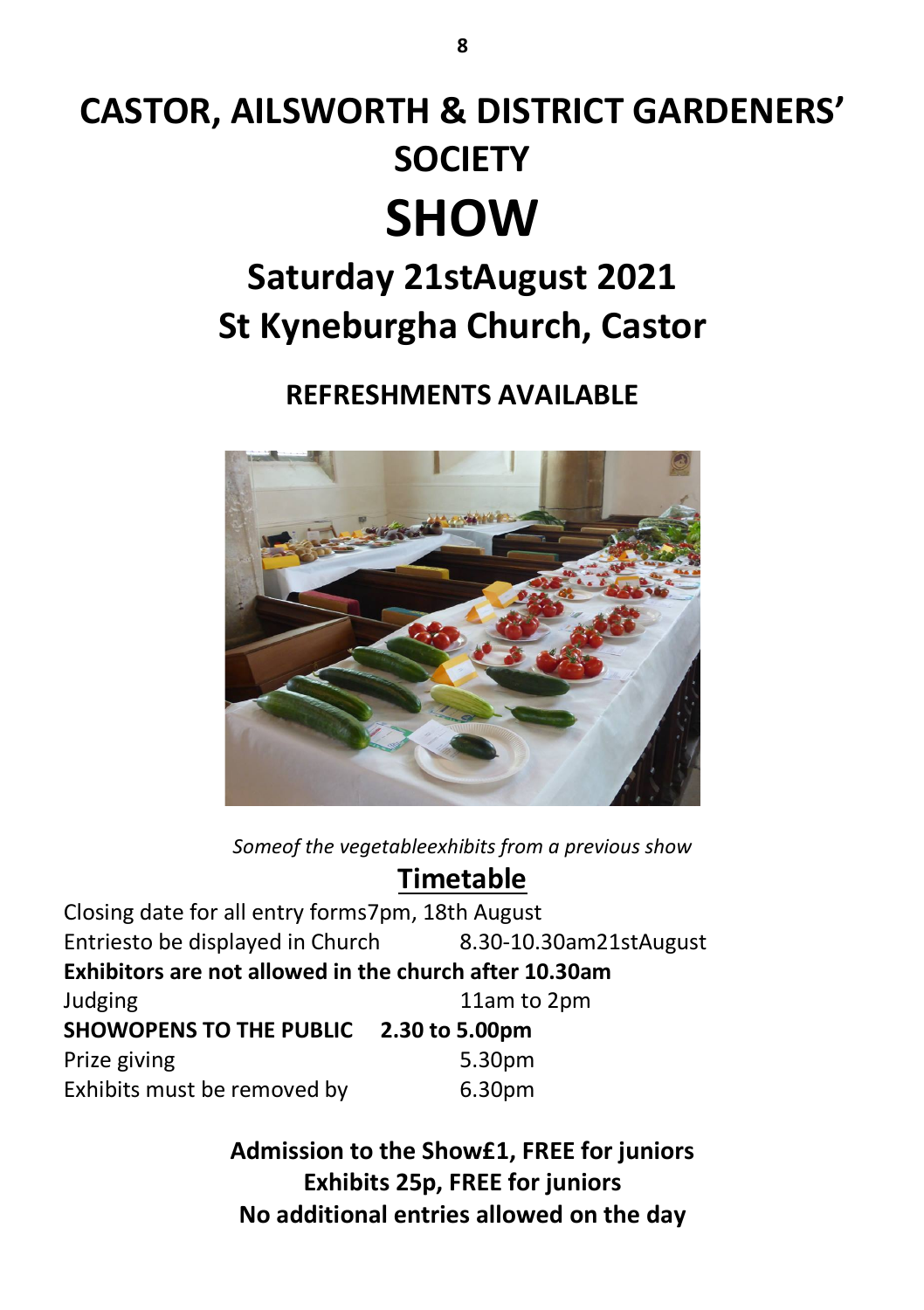### JUST FOR FUN…Plant Up any footwear and display outside the church

### Junior Classes, for exhibitors under 12 on 31/8/2021

Prizes: **Jubilee Shield**for the child with the highest total number of points. Arthur Chilvers Shield for the best plant in the show grown by a child.

Albert Burgess Trophyfor the overall best exhibit by a pupil of the village school.

- A Jewellery made from vegetables, fruits, flowers or leaves.
- B Miniature garden in a seed tray
- C Model made from recycled materials (max 45cm in any direction).
- **D** An animal made from vegetables or flowers.
- E A photograph of a flower or plant
- **F** Any other art & craft item
- G A plant grown in a pot
- \* Please Note, Juniors can now enter any of the subsequent classes too.

# Flowers and pot plants

Flowers and pot plants will be judged for their appearance and uniformity. You will need to provide vases or containers to show them in, but they will not be taken into account in the judgment.

Prizes: Bert Wellstead Cup, for best exhibit.

Jack Starsmore Cup, for highest number of points.

Alex Jakes Cup, for highest number of points in dahlia classes

- f 1 Chrysanthemum blooms Show three blooms.
- f 2 Chrysanthemum sprays Show three stems.
- f 3 Scented Geranium or Pelargonium Show one plant in its pot

#### f 4 Mixed Dahlias

Show one vase or container – maximumdiameter container size4"/10cm, any number of flowers. Can be mixed in colour and type.

- f 5 Decorative, waterlily, ball or pompon DahliasShow three blooms.
- f 6 Cactus, semi-cactus and fimbriated Dahlias Show three blooms.
- f 7 Single, anemone, star, orchid, paeony or collarette Dahlias Show three blooms.i.e. all dahlias with a visible centre.
- f8 Rose bloomsShow three blooms. Remove any buds
- f 9 Rose spraysShow two stems.
- f 10 Japanese Anemones

Show three stems.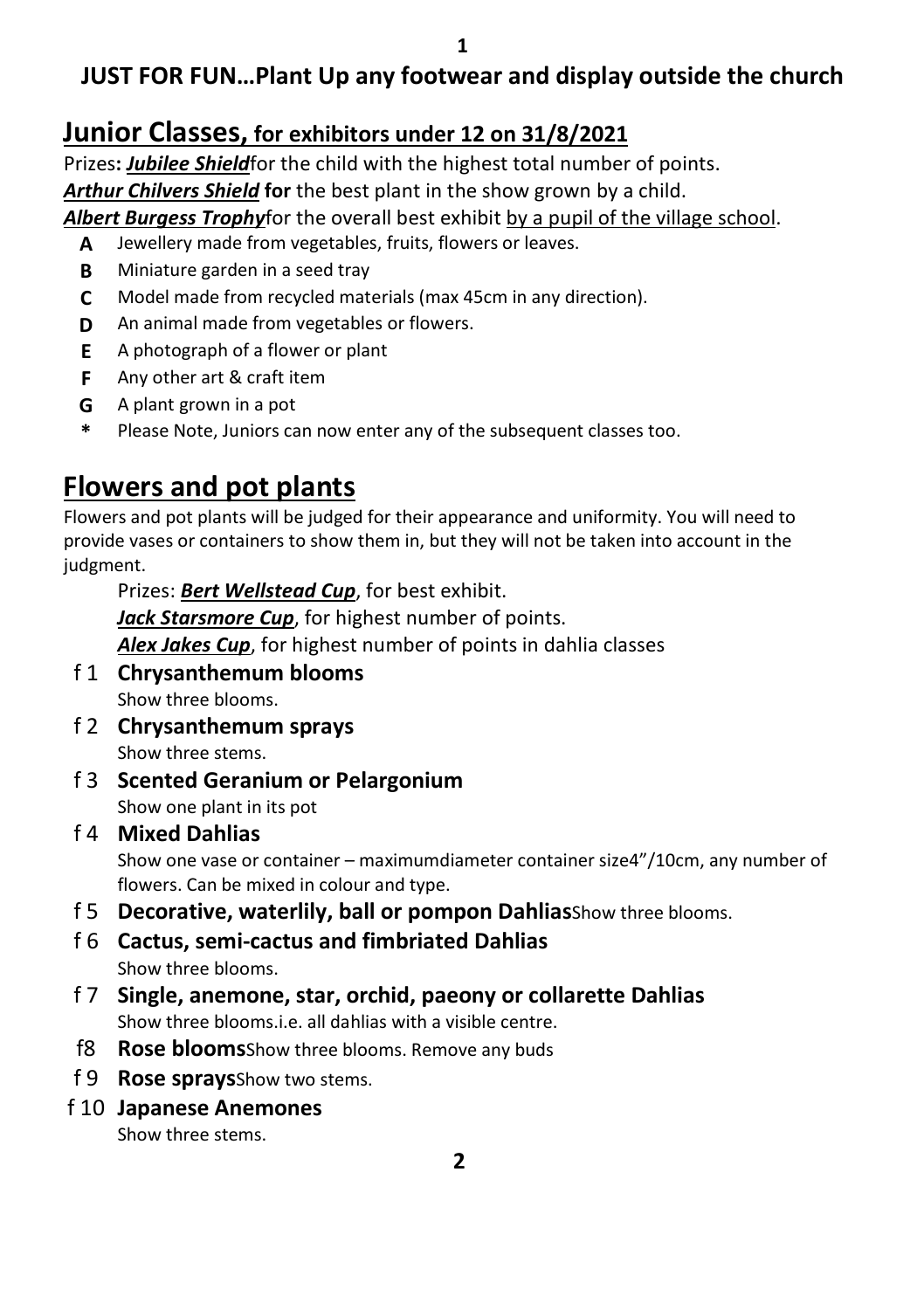### Arts & Crafts( Display in church between 6pm-8pm the night before)

Entries must not have been exhibited at a previous Gardeners' Society show. Photographic entries will not be judged on any mount or frame. Max size A4 Corkie Cup, for highest number of points.

Wendy Eagle Cupfor best Textiles product (classes a&c 1, 2 or 3)

**Elsie Robinson Award, for best other exhibit** 

- a&c 1 Knitted or crocheted work
- a&c 2 Tapestry or embroidery (including cross-stitch)
- a&c 3 Any other textile product
- a&c4 Something new from something old
- a&c5 Any other art or craft item
- a&c6 Painting or drawing
- a&c7 Photograph Roofs &chimney pots (black & white only)
- a&c8 Photograph Close up of an everyday item

#### TECHNICAL SHOW RULES

- 1. Judges will try, as far as possible, to avoid disqualifying entries as 'not as schedule'. If appropriate, judges may transfer entries to a more suitable class rather than disqualify them. The judges may use their discretion over maximum sizes, especially when flower arrangements spread in hot weather.
- 2. Points awarded:  $1^{st} = 4$  points,  $2^{nd} = 3$  points,  $3^{rd} = 2$  points, junior entrant not placed  $1^{st} \cdot 3^{rd}$ , 1 point; and only one award per entrant per class.
- 3. All Entry Forms, with fees, to be delivered to David Edwardsin the week before the show, up to 7pm on Wednesday  $18<sup>th</sup>$ August. Later entries will not be accepted. The Show Committee reserve the right to allot the spaces for, or move exhibits; the right to amalgamate or divide classes; and the right to withhold any prize in any class if the exhibits are of insufficient merit.
- 4. Judging will be between 11.00 am and 2.00 pm. Every exhibitor, unless authorised by the Show Committee, must retire from the show while judging is in progress.
- 5. Objections any objection must be lodged with the Show Committee before 3 p.m.
- 6. Prize-giving will be at 5.30 pm. No exhibit may be removed until after the prize-giving has ended. All exhibits must be cleared by 6.30 pm.
- 7. Non-members may enter. Only existing paid-up members may receive cups/awards in the adultclasses.
- 8. In matters concerning the running of the show, judging & prize-giving, the Show Committee's decision is final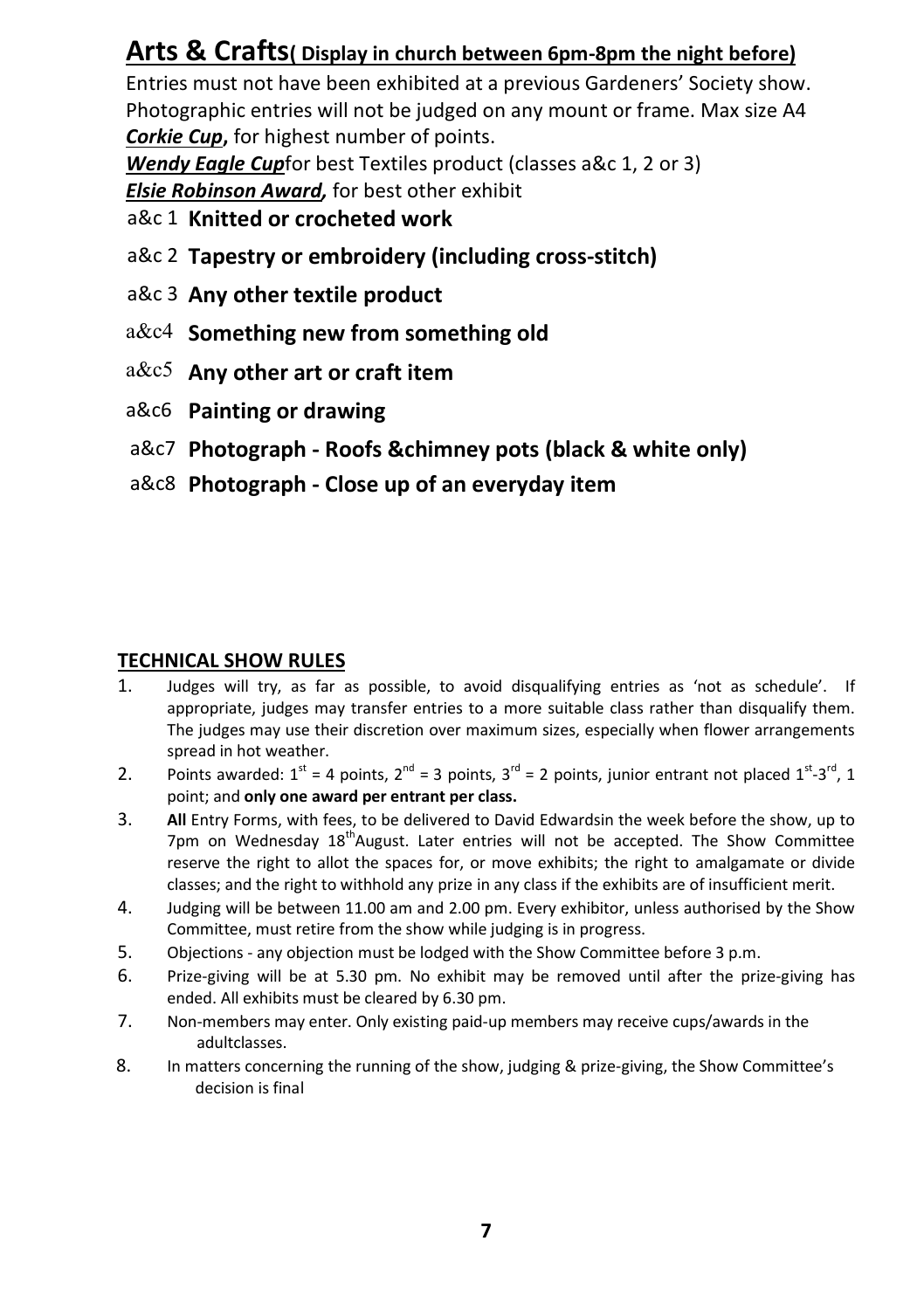#### ft 6 Pears

Show three. Leave the stems showing. Don't polish.

ft 7 Any other type of fruit

Show any number, but only of one variety. Leave some stem showing. Don't polish.

ft 8 Heaviest appleShow one, any variety.

### Preserves & produce(Display in church from 6pm-8pm the night before)

Jars of labelled preserves, can be of any size. Pickles and chutneys are best when well matured. All are judged on appearance, texture and taste.

Prize: Carol Jayne Chapman Trophy, for highest number of points

- p 1 Jar of jam
- p 2 Jar of lemon or other fruit curd
- p 3 Jar of marmalade, any flavour
- p 4 Jar of jelly
- p 5 Bottle of fruit or flower cordial
- p 6 Bottle of alcoholic beverage
- p 7 Jar of pickled onions or shallots
- p 8 Jar of chutney
- p 9 Jar of pickles (e.g. piccalilli or mixed pickles).
- p 10 Jar of honey
- P11 Fresh eggs (show 3)

## **Cookery**

Entries should be covered and shown on a plate.

Prize: Rav Cup, for highest number of points

To be judged on overall appearance taste and texture

#### c 1 Victoria sandwich

Made to the following set recipe:

200g/8oz margarine or butter

200g/8oz castor sugar

200g/8oz self-raising flour

4 eggs

Raspberry jam for filling and sugar for dusting

Cream the butter or margarine and sugar until light and fluffy. Beat in the eggs one at a time, adding a little flour with each. Place mixture into two greased 20cm/8" sandwich tins (measured across the base). Bake in a moderate oven 160 Fan/Gas Mark 4 for 20-25 minutes. When cool, fill with raspberry jam and dust with sugar.

- C2 Mini savoury scones (maximum 5cm/2" cutter), Show five
- c 3 A vegetable cake
- c 4 Chocolate brownies show 3
- c 5 A 'gluten free' cake
- c 6 A savoury bread
- c 7 My favourite cake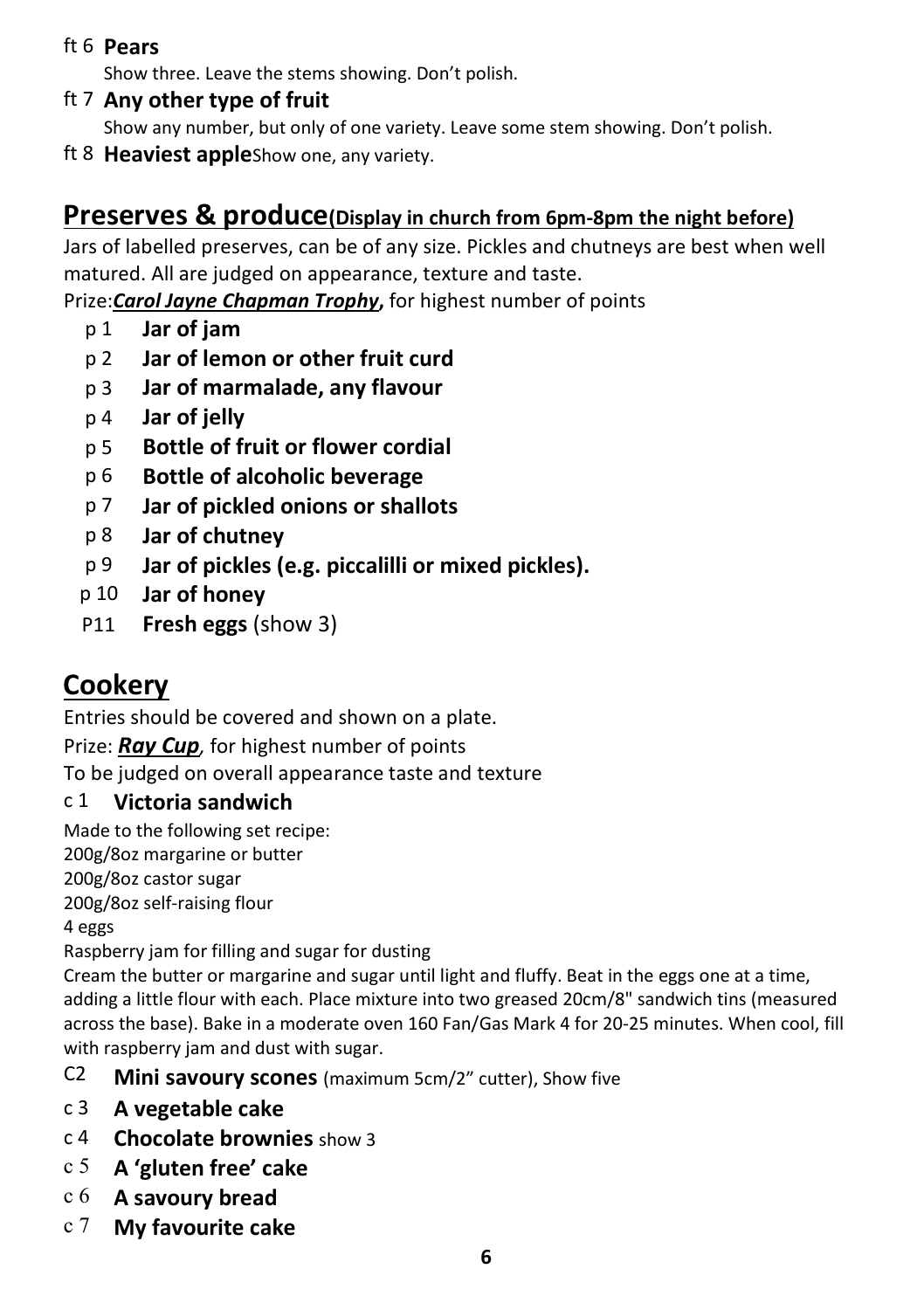- f 11 Marigolds Show five identical blooms. Can be French or African, single or double
- f 12 Begonia in its pot Show one pot
- f 13 Pansies or violas Show five blooms. A shallow vase or container will show off the blooms to advantage.
- f 14 Gladiolishow three stems. They can be of different varieties.

### f 15 Single bloom

Show one bloom of any variety of flower (eg, a single rose, zinnia or agapanthus head)

- f 16 Single stem or spray Show one stem or spray of any variety of flower (eg, a single delphinium or gypsophila)
- f 17 Vase of mixed garden flowers The vase must not be wider than 15cm (6") diameter.
- f 18 Orchid growing in its pot Show one pot
- f 19 Flowering plant in its potShow one pot. Maybe either an indoor or outdoor plant
- f 20 Single cactus or succulent growing in a potShow one pot
- f 21 Fuchsia Show one in its pot
- f 22 Michaelmas daisies Show three full length stems.
- f 23 Sunflower

Show a single sunflower head

- F 24 Multi stemmed sunflower Show one multi-stem
- f 25 Sweet Peas

Show six stems (any variety).

F26 Any plant(s) grown in an unusual container Maximum size 8"/20cm any direction, marked for originality of container and quality of plant(s).

### Flower arrangements

Arrangements will be judged on their appearance.

Prize: Pam Jakes Bowl, for highest number of points

- a1 Miniature arrangement Maximum 10cm (4") in any direction, including stand.
- a2 Small arrangement

\*Maximum 20cm (8") in any direction, including stand.

- a3 Arrangement in a candlestick. Any size
- a4 Arrangement: Using just foliage.

Maximum 60cm (2') wide or deep, but can be any height. Accessories and dried material may be used.

a5 Arrangement: The Olympics

Maximum 60cm (2') wide or deep, but can be any height. Accessories and dried material may be used.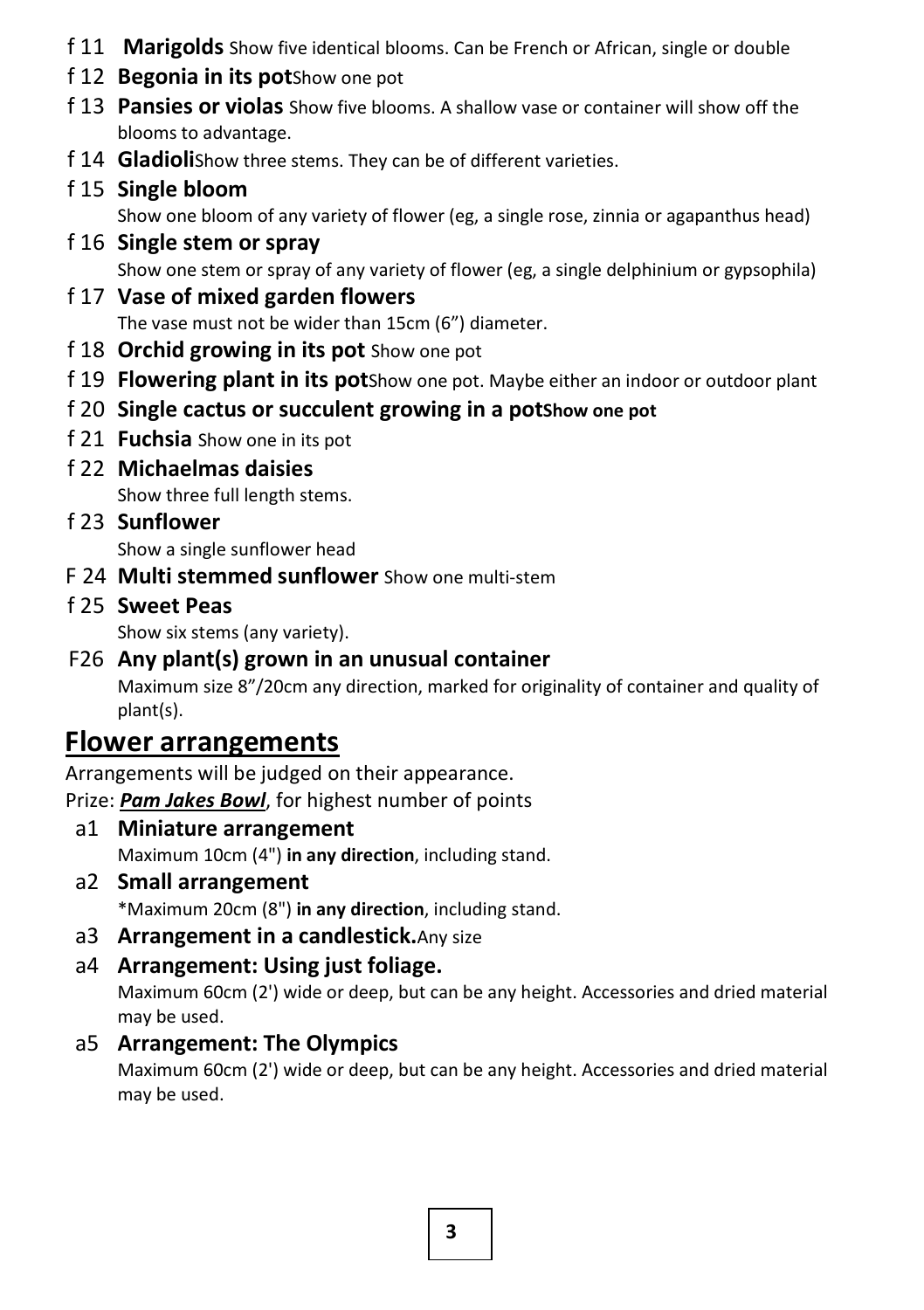# Vegetables

Vegetables will be judged on their condition, uniformity, size, shape and colour (except of course for the longest runner bean, tastiest tomato and thecomicalvegetable classes!). Display them on a plate or dish where possible. Any container will not be taken into account in the judgement.

Prize: Michael Pickett Cup, for highest number of points in vegetable and tray classes.

#### v 1 Potatoes

Show five, lightly washed if necessary.

v 2 Carrots

Show three, lightly washed if necessary, with leaves trimmed.

v 3 Beetroot

Show three, lightly washed if necessary, with trimmed tops.

### $V<sup>4</sup>$  Onions grown from seed

Show three, with tops cut and tied off with raffia or similar. They are likely to look better if held on stands (eg. rings cut from a cardboard roll) or in sand, perlite or similar.

V 5 **Onions grown from sets** show as onions grown from seed (v4)

#### v 6 Leeks

Show three, lightly washed if necessary, with full leaves.

v 7 Large Shallots Show nine, with tops cut and neatened (can be tied off). May, if you wish, be shown in sand, perlite or similar on a plate, but this is not obligatory.

#### v 8 Small (pickling) shallots

Maximum 25mm (1") diameter. Show nine, with tops cut and neatened (can be tied off). May, if you wish, be shown in sand, perlite or similar on a plate, but this is not obligatory.

#### v 9 Runner Beans

Show six. Beans with prominent beans inside will not score so well. Do not remove the stems completely.

#### v10 Longest runner bean

Show one. Judged for length.

#### v 11 French Beans

Show six. Beans with prominent beans inside will not score so well. Do not remove the stems completely.

#### v 12 Courgettes

Show three, lightly washed if necessary. Leave some stem showing.

- v 13 **Cucumber**Show one lightly washed if necessary
- $v$   $14$  **Red Tomatoes** Show five. Should be ripe. Leave some stem showing.
- v 15 Bob Flowerdew challenge, judged on flavour alone. (Show 1 beefsteak, 2 ordinary or 3 cherry tomatoes)

#### v 16 Cherry tomatoes

Show five. Should be ripe. Leave some stem showing.

# v 17 Yellow, orange or black tomatoes

Show five. Should be ripe. Leave some stem showing.

#### v 18 Truss of tomatoes

Show one truss. The tomatoes need not all be ripe but should be well formed.